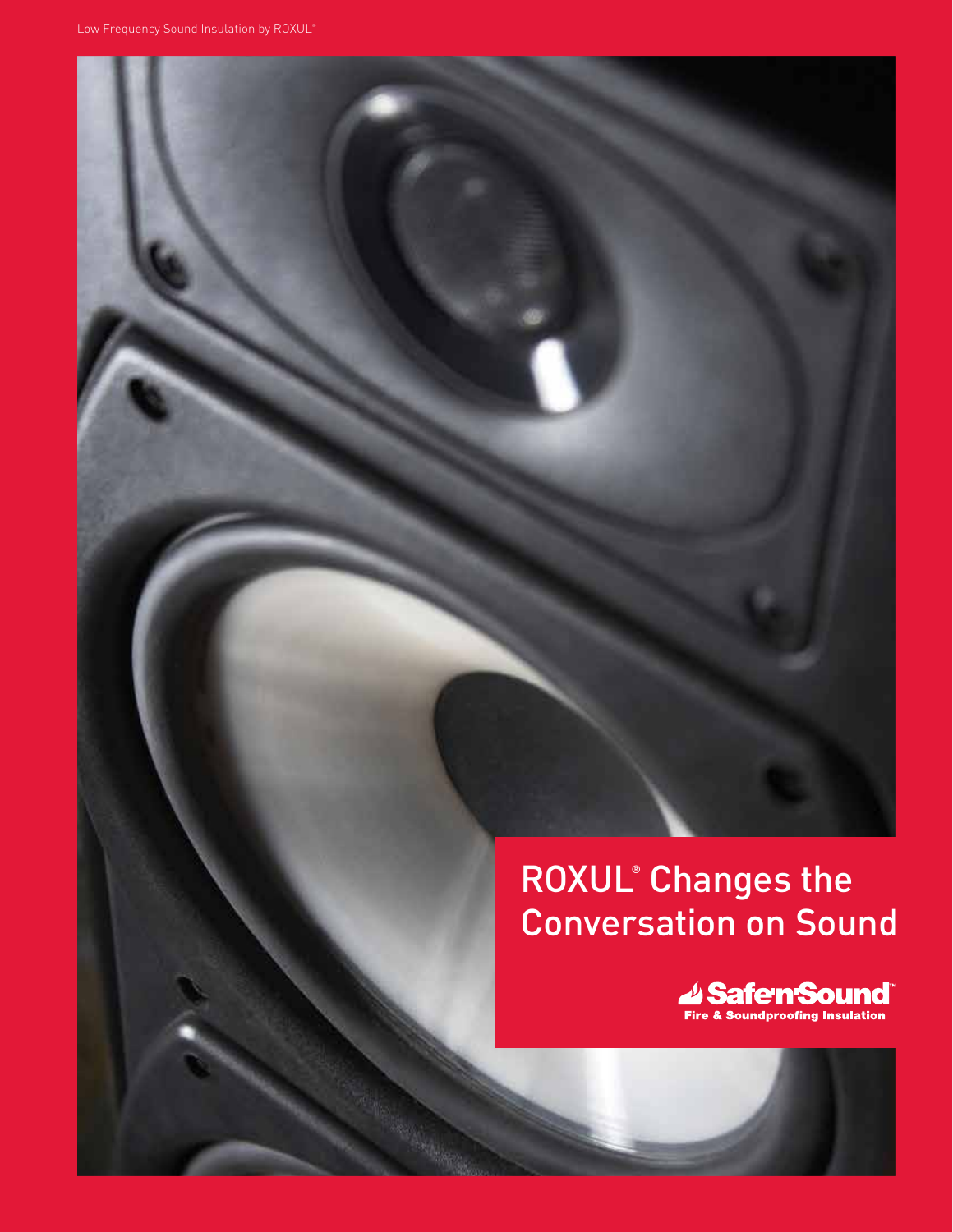# ROXUL<sup>®</sup> talks about sound, noise pollution and SAFE'N'SOUND™ insulation

### We live in a louder world today

Modern life is noisier, due in part, to increased traffic congestion and the intrusion of unwanted sounds seeping into our home environment. Think high-tech entertainment rooms, pinging computers, blaring stereos, ringing phones, washer/dryer rumblings. And let's not forget about your son's band practice in the garage.

This cacophony of noise contributes to a form of sonic pollution, a growing problem that can rattle nerves and affect our sleeping habits and quality of life. Most of us cherish a quiet environment to think, work and rest, an environment ROXUL® knows very well, thanks to ceilings and walls that acoustically perform better when fitted with SAFE'N'SOUND™ insulation.

All sounds come from energy made by vibrations travelling through air, water or solids. When a sound source (e.g. crying baby) vibrates its vocal chords, it causes air particles to radiate out in all directions. These radiating air particles continue to exert force on other air particles, causing more vibrations, which in turn, collide with more air particles.

# What is sound?

The human eardrum is a remarkable appendage that interprets a wide spectrum of sounds that can soothe us or alarm us. Cooing baby versus crying baby.

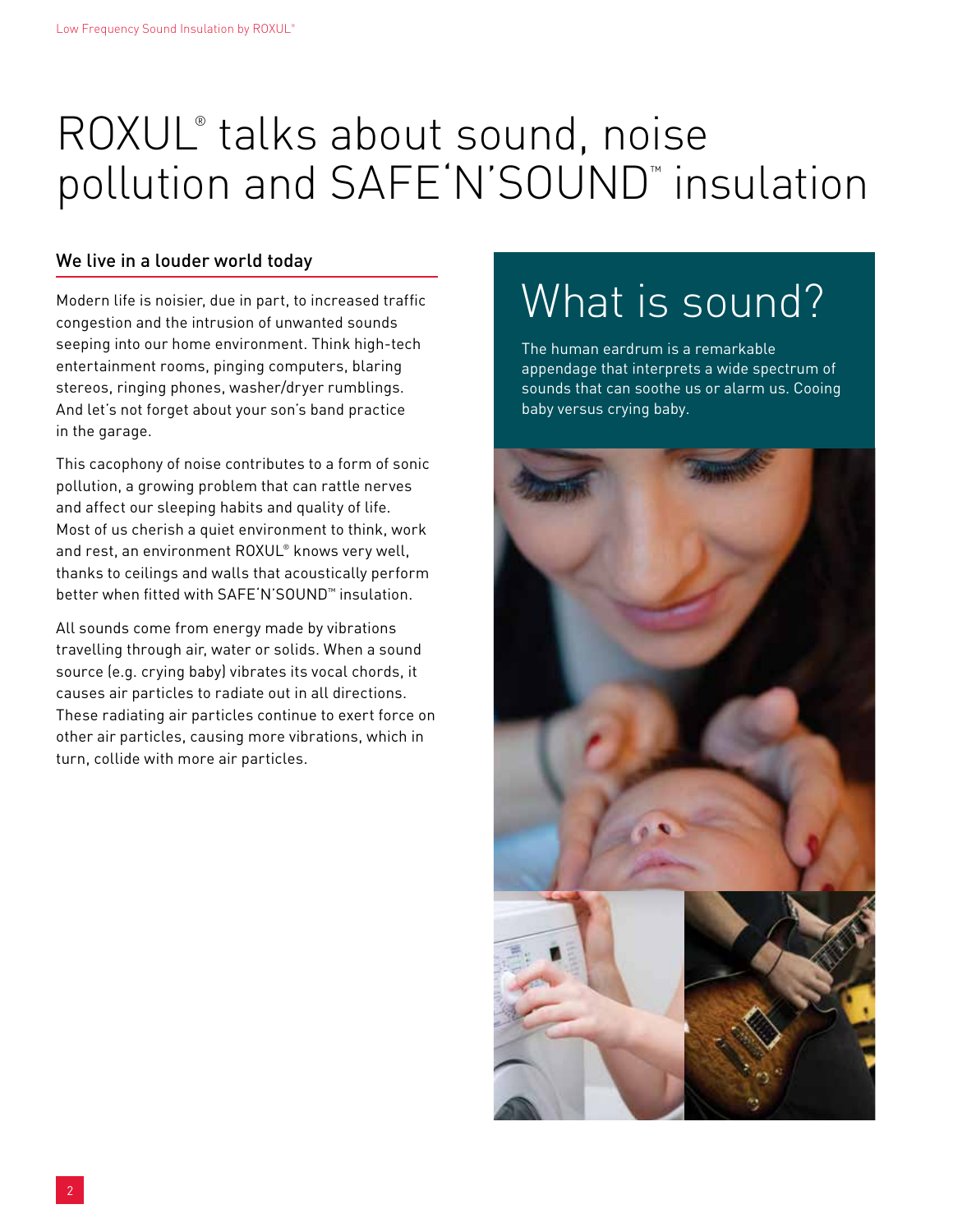# A sound wave explanation



This fast radiating movement, called sound waves, continues until the sound energy from the source is eventually absorbed or dissipated. When the human ear is within range of the source vibration, (e.g. ringing cell phone) the changes in air pressure vibrate your eardrum, where nerve signals are sent to your brain and interpreted as sound. Our brain further interprets this with "Quick, pick up and answer."

If the sound waves are blocked by another object (e.g. briefcase/insulated wall/ceiling) our ears pick up a softer, muffled sound, depending on the object's absorption capacity to dampen the vibration.

 When the vibrations travel fast, it creates a high note (e.g. car horn.) When the vibrations are low, it creates a low note (e.g. email swoosh.)

### Sound Waves



#### How fast sound travels

Sound travels through air at approximately 767 miles (1230 km) per hour, depending on such factors as temperature and pressure. Sound travels through

water about four times faster, at approximately 3068 miles (4937 km) per hour. On the moon, sound doesn't travel at all, because of a vacuum and no air to transmit the sound.

#### Sound wave frequency

#### What humans hear

A sound wave demonstrates two characteristics important to understanding how sound travels to our ears: frequency and amplitude.

Frequency (or pitch) refers to how often, or the number of times per second, that a sound wave cycles from positive to negative to positive again. Frequency is measured in cycles per second, or hertz (Hz) from wave trough to wave crest. Technically, 1Hz describes one complete cycle per second of a sound wave.

The faster the cycle frequency, the higher the pitch, and vice versa.

#### What dogs hear

Most humans have a range of hearing from 20 Hz (low) to 20,000 Hz (high), although the range of frequencies is influenced by age and environmental factors such as temperature and humidity. Frequencies beyond this range exist, but are mostly inaudible to humans. (Many animals, including dogs, hear higher frequencies than humans.)

It's interesting to note that contrary to popular thinking, hearing does not abruptly stop at 20 Hz. Measurements show that the human ear can register sounds low as 1Hz if certain conditions are present. This has a bearing on insulation products such as ROXUL SAFE'N'SOUND that can reduce low frequency sounds within the home environment.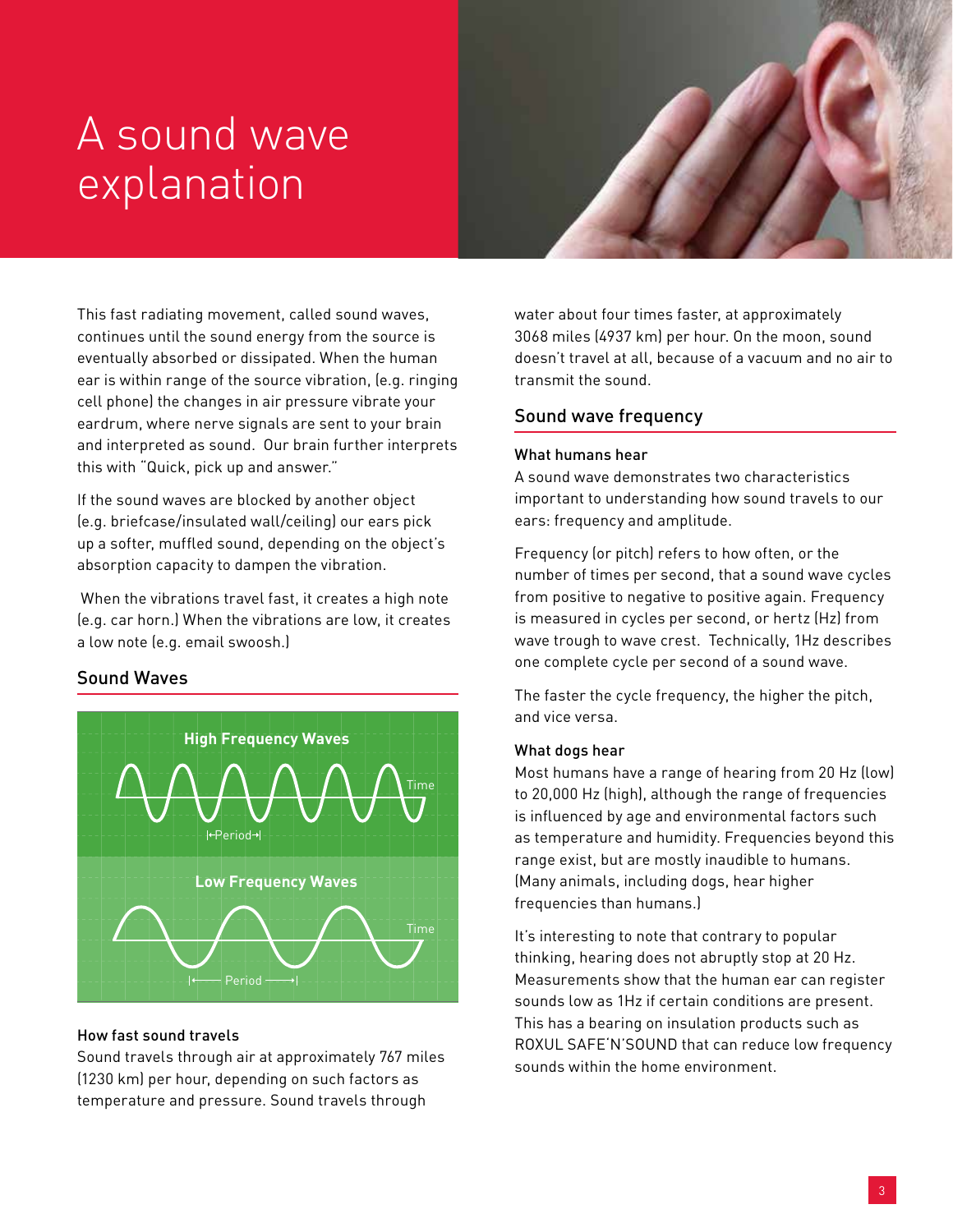

## **Low frequency sound is often"felt" rather than heard**

Low frequency sound (LFS) has a long wavelength and low material absorption rate, which gives it the capacity to travel vast distances. For example, blue whales, which emit low frequency sounds, are known to hear and communicate over distances up to 1000 miles.

Low frequency sound is non-directional in how it radiates its sound waves. To a human, this means you can hear the sound, but can't exactly tell where the source is coming from. From a home environment perspective, think about the incessant drone from the air conditioning or heating system. Or the dull buzz from the self-propelled vacuum cleaner.

Because low frequency sounds seem to bypass the ear and are more "felt" than heard, this can lead to physical and physiological effects that are difficult to quantify, but easy to justify as responsible for feelings of anxiety and stress. Human disgruntlement is a tangible by-product.

Frequencies below 20 Hz are generally "felt" rather than heard: e.g. lowest pedal notes on a pipe organ. Frequencies above 20,000 Hz can sometimes be sensed by young people, which may explain their love for mega loud concerts.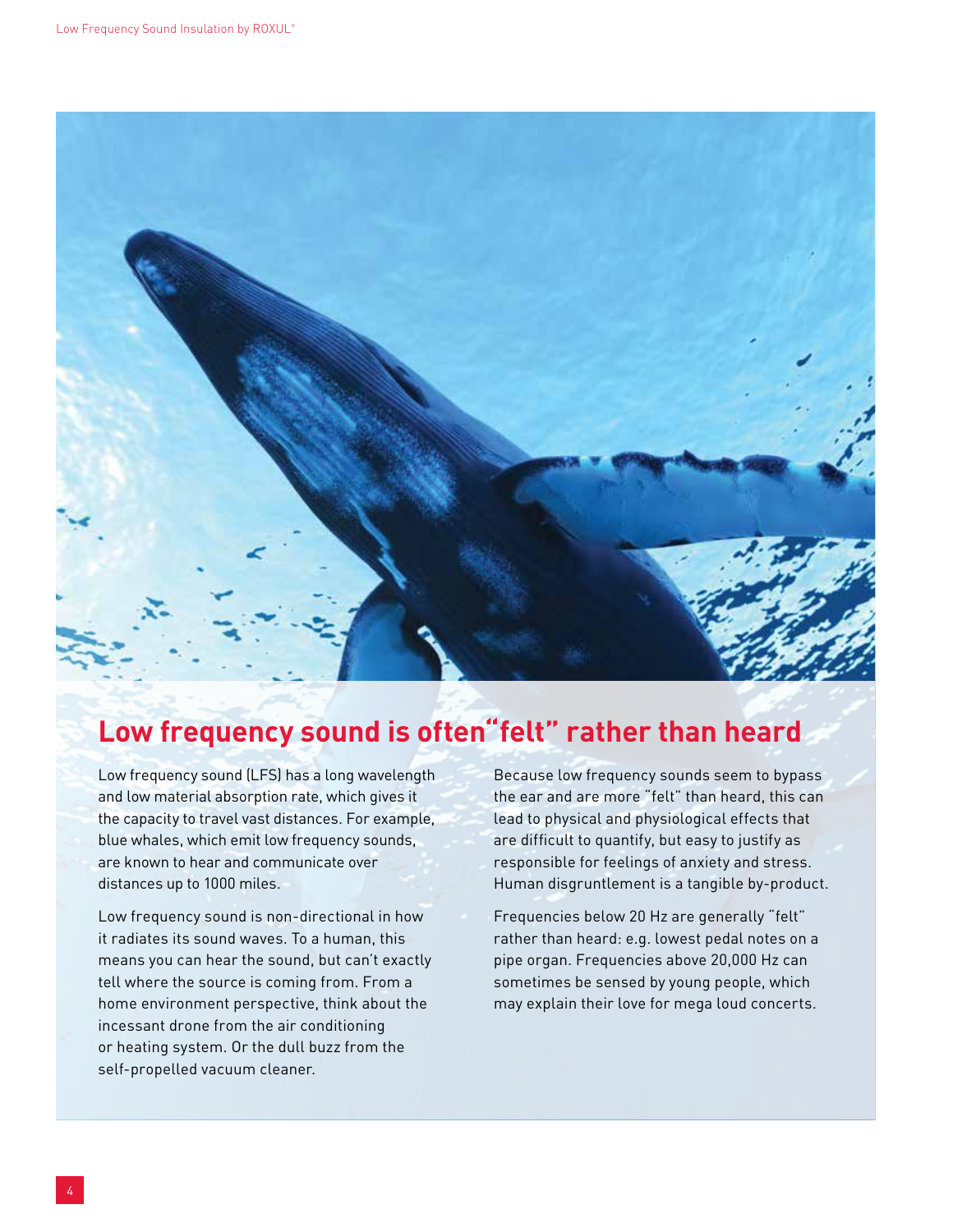### Amplitude is the strength of a sound wave

Amplitude, (also called intensity) refers to the strength of a sound wave, which the human ear interprets as volume or loudness. Humans have an almost infinite capacity to detect a wide amplitude of sounds, from a fingertip brushing over your skin to a jet engine, which is a remarkable range of audible sounds.

Noise pollution experts often use audiometers to quantify the sound levels, using a logarithmic scale (decibels) as a unit of measure.

#### Rating in Decibels 150 **Danger Zone** 140 Can result in permanent hearing loss 130  $120$ 110 100 90  $80$ 70 60 50 Firearms, Air Raid Siren, Jet Firearms, Air Raid Siren, Jet Lawnmower, Power Tools awnmower, Power Tools Car Stereo, Band Practice Car Stereo, Band Practice Alarm Clock, Busy Street  $40$ Alarm Clock, Busy Street Snowmobile, Chain Saw Snowmobile, Chain Saw 30 **Vacuum** Cleaner Vacuum Cleaner 20 Jackhammer Rock Concert lackhammer Rock Concert Dishwasher Dishwasher Quiet Room Bass Drum oud Music Loud Music Bass Drum  $1<sub>0</sub>$ 0 Moderate Very Loud Extremely Loud Painful

#### Typical sound rating in decibels

### What is a decibel: a sound comparison

The perceived loudness or intensity of a sound is measured in a unit called the decibel (dB), named after Alexander Graham Bell, inventor of the telephone. Technically, a bel is a base-ten logarithm of the ratio between two signals.

On the decibel scale, the smallest audible sound is 0 dB, which is near total silence, sometimes called white noise. A sound 10 times more powerful is 10 dB. A sound 100 times more powerful than near total silence is 20 dB. For comparison purposes, a whisper comes in at 15 db, normal conversation 60 db, while a car horn measures 110 dB, and a rock concert or jet engine measures 120 dB. A blue whale can emit sounds at 188 dB, making it the loudest creature on earth.

Any prolonged exposure to sounds above 85 dB can cause hearing loss.



### Loudest noise on earth

On August 26-27, 1883, the huge volcanic eruption on the island of Krakatoa created a monumental explosion of low frequency sound. The apocalyptic blast, which was heard and felt nearly 4500 km away, is considered the loudest noise on earth.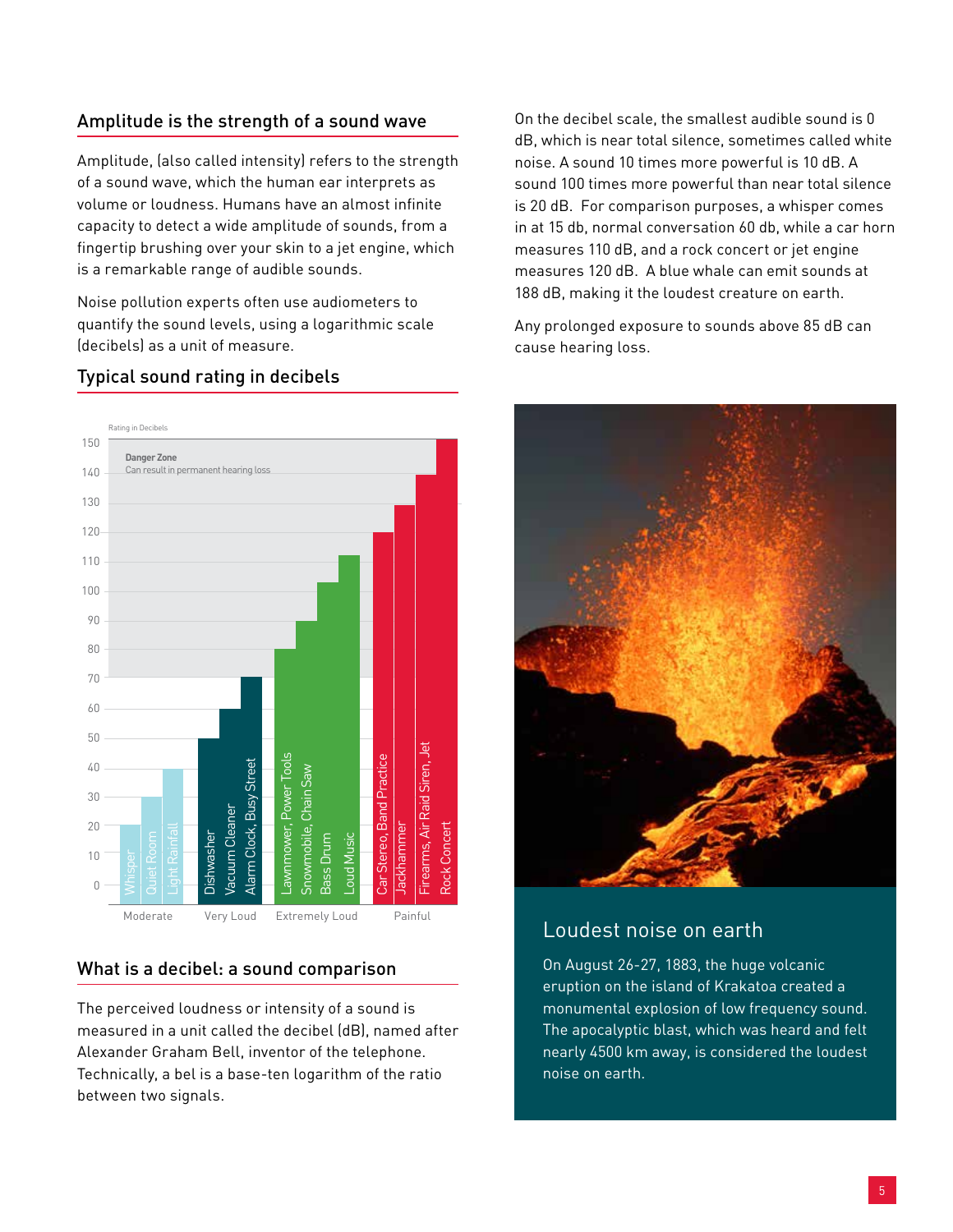# Impact noise versus airborne noise

Properly insulating your walls and ceilings with ROXUL SAFE'N'SOUND™ will make your home a more peaceful and quiet haven because it will help ensure that sounds won't travel from the outside, or to and from other rooms.

Before soundproofing a ceiling or wall, consider the kind of noise problem you're trying to solve. Is the problem impact noise or airborne noise, or both?

Impact noise refers to the sound made when one object strikes another object on a hard surface. In the home, impact noise can come from the sound of footsteps, the slamming of doors, furniture dragging or items dropped onto the tile or hardwood floor above.

These low frequency sounds can be a major source of annoyance. Adding extra sound dampening mass such as carpeting can alleviate the problem, or resilient channels can be installed in order to de-couple the drywall from the studs. De-coupling methods such as this can help to diminish the transfer of impact noises from one room to another.

Airborne noise, on the other hand, refers to the sound travelling from outside (aircraft, cars, lawnmowers,) or (inside) from the sound of voices, music and appliances from the above floor, or from adjacent rooms. In this scenario, adding sounddeadening elements such as extra mass, (e.g. SAFE'N'SOUND insulation and air space in the wall or ceiling assembly) can reduce the transmission of airborne noise.



### Impact noise **Airborne Noise**



*Combining the use of resilient channels and high density insulation like SAFE'n'SOUND can be effective against both airborne noise and impact noise."*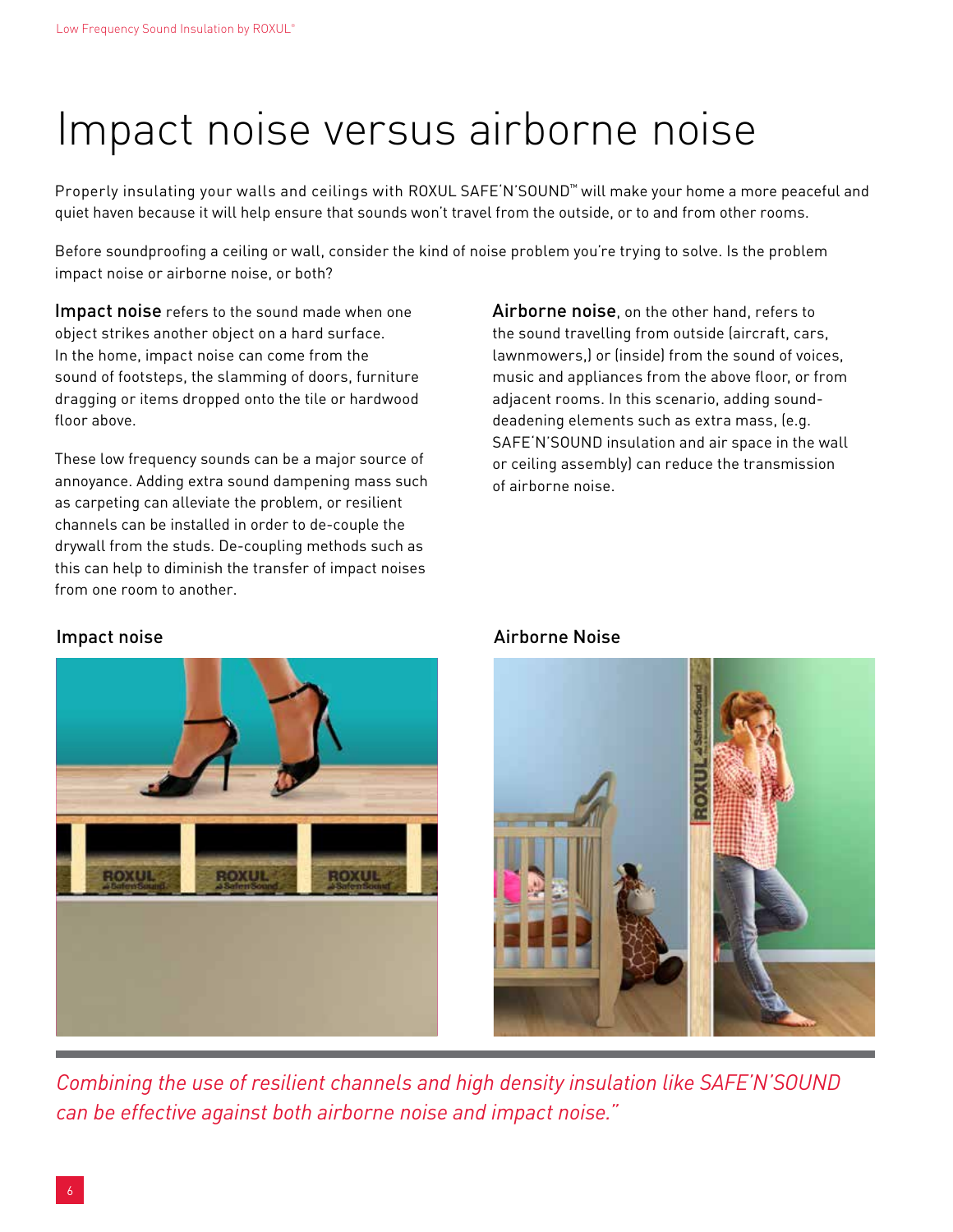

# Effects of living in a noise-filled world

Recent studies have confirmed what many of us have suspected: unwanted noise negatively affects the sleep patterns and quality of our lives, and according to environmental research conducted at Cornell University, even the learning ability of children.\*

Blame it on the electronic age. Around home, we find a jump in the number of gadgets, tools and appliances that blare, rattle and whir, increasing our stress and reducing our peace and quiet. The League for the Hard of Hearing recently produced a fact sheet, Noise in the Home, which reported that dishwashers, vacuum cleaners, and hair dryers can produce sounds that exceed 90 dB. That is 5 decibels higher than how the National Institute for Occupational Safety and Health (NIOSH) defines hazardous noise, a level that can impair our hearing.

If you live near an airport, rail line or freeway, or even a shopping mall or school, the long-term damage from airborne sounds is even greater. Cornell University environmental psychologists Gary Evans and Lorraine Maxwell published a 1997 study that reported "the constant roar of jet aircraft could cause higher blood pressure, boosted stress levels, and other effects with potential life-long ramifications among children living in areas under the flight paths of airport."\* Airborne noise is a serious problem that isn't going away.

Other studies on humans and animals also have linked prolonged noise exposure to long-term changes in blood pressure and heart rate. Sonic pollution is a chronic environmental heath issue we must deal with if we want to enjoy a healthier, more satisfying life.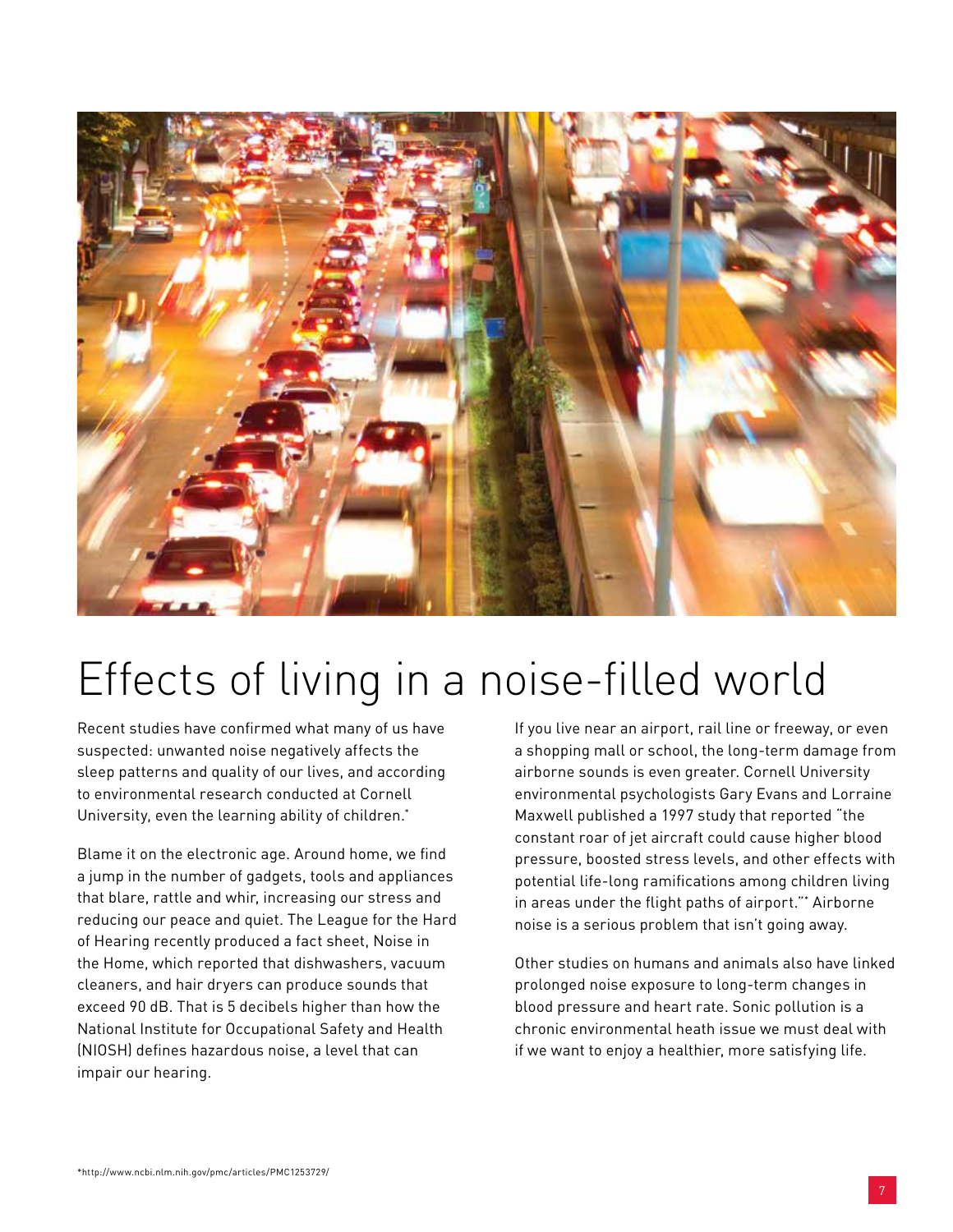# Sound transmission class (STC) rating: let's talk about its shortcomings

Every material (and wall) has a sound transmission rating (STC), single-number rating that ranks its ability to resist the transfer of airborne sound between the frequencies of 125Hz to 4000 Hz. In general, a higher STC rating blocks more noise from transmitting through a material or wall.

The STC test for materials and walls was developed in the 1960s, long before the prevalence of modern electronic devices, tools and appliances like whirring mixers, air-blasting dryers, ringing cell phones, pinging computers, booming home theatre rooms. Back then, even urban traffic certainly sounded less congested and blaring.

### STC test range



### Modern reality of STC ratings

While a STC value measures the frequencies of sound between 125Hz to 4000 Hz, the normal human ear can hear sounds in the range of 20 Hz to 20000 Hz. And in some cases, humans can register sounds low as 1Hz if certain conditions are present.

With the growing number of modern technologies and products that transmit low frequency sounds, some acoustic experts are beginning to question the true validity of the STC rating, given the 21st century we live in.

### **Problem:** STC ratings don't recognize low frequency sounds (LFS)

Current STC value doesn't take into account lower frequency sounds (LFS), which can negatively affect the vibration between walls and the peace and quiet in a room. But as noted, low frequency sounds are more prevalent in the home and workplace than ever before.

#### **Solution:**

Due to its higher density, ROXUL SAFE'N'SOUND has been proven to be have better absorption at low frequencies than fiberglass.

*"STC rating is not a panacea and cannot be easily used for comparisons purposes."* 

 -Ramani Ramakrishnan Ph.D.P Eng, Aislos Enginneering Corp.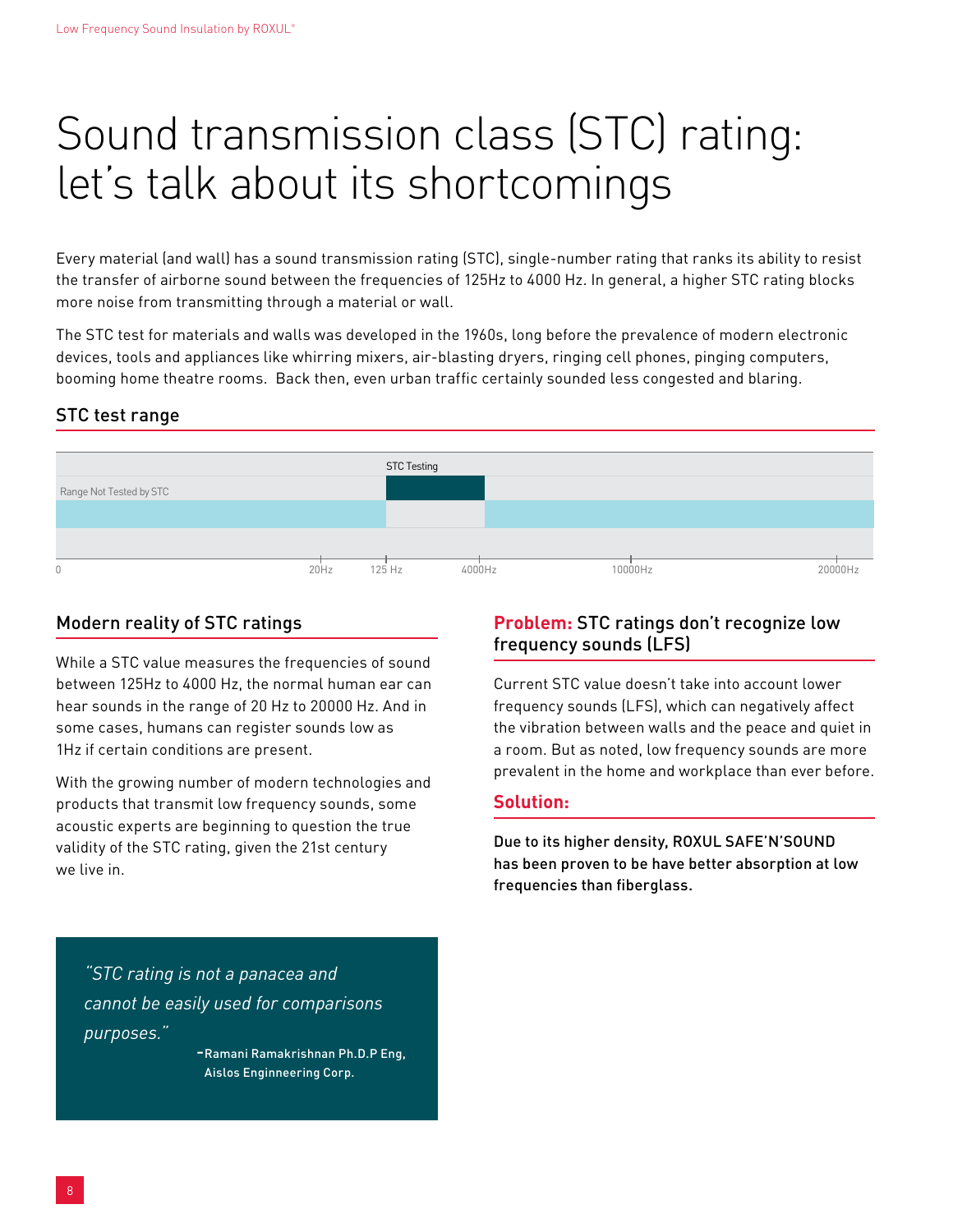# Stone wool absorbs low frequency noises better than fiberglass

At the frequency ranges within the generally accepted STC test (125Hz to 4000Hz) stone wool continually outperforms fiberglass. However, at low frequency levels, studies completed by third party testing facilities demonstrate that is significantly better than fiberglass and much better at absorbing low frequency sound.

Furthermore, the absorption coefficient, which measures the absorptive properties of a material at varying frequencies, demonstrate that compared to fiberglass, stone wool is much better at absorbing sounds at low frequency bass levels. And this makes for a more soundproof environment.

#### Sound absorption coefficients



Testing based on 3" thick insulation batts

10 dB reduction in sound is half the sound intensity level. Eg. a 40 dB sound intensity level is half as loud as a 50 dB intensity level.

Typical household applications for soundproofing include:

- Home theatre
- Basements (ceilings)
- Home office
- Laundry room
- Bathroom
- Furnace room



ROXUL SAFE'N'SOUND™ is the product of choice for many professional recording studios. If you want studio-quality peace and quiet in your home, go with SAFE'N'SOUND.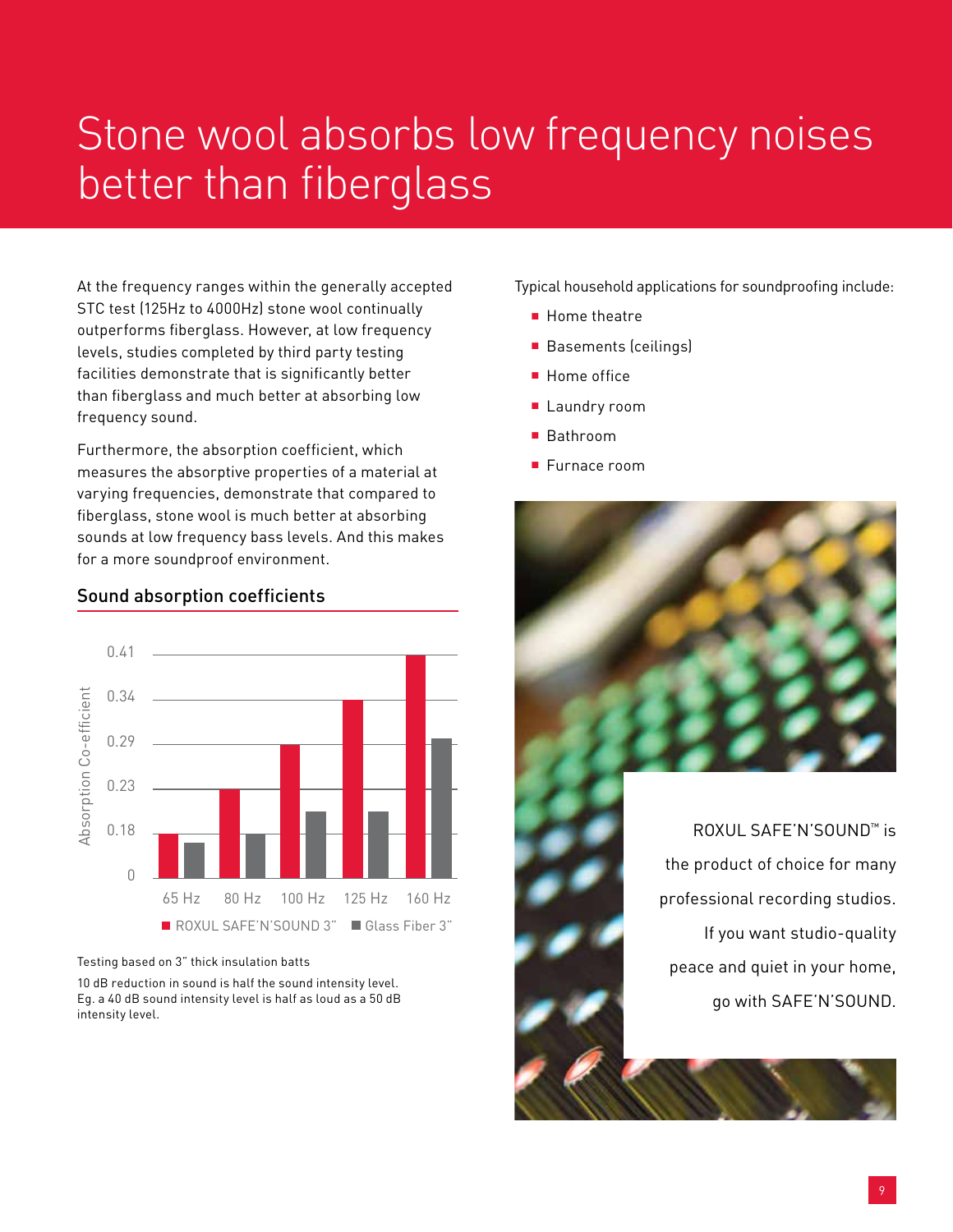# Features and benefits that set ROXUL SAFE'N'SOUND™ apart



#### Fire resistant

The combination of stone wool and recycled content makes ROXUL SAFF'N'SOUND™ insulation fire resistant. This non-combustible product does not develop smoke or promote flame spread when exposed to fire, making SAFE'N'SOUND a critical line of defense in fire protection. In fact, studies have shown that stone or mineral wool insulations provide a 54% increase\* in overall fire resistance rating compared to non-insulated walls.



#### Water repellant

ROXUL SAFE'N'SOUND insulation repels water or and moisture, thereby maintaining its shape within the wall cavity for delivery of maximum sound and fire performance. SAFE'N'SOUND will not corrode and does not promote fungi growth.



### Fast, easy installation

Working with ROXUL SAFE'N'SOUND is a breeze. Simply cut with a serrated knife for quick and easy installation between studs, around electrical boxes, pipes, wiring, ductwork and between studs and joists with non-standard widths.



### Sag free, tight fit

The higher density of SAFE'N'SOUND provides superior sag resistance and fit. Once installed, SAFE'N'SOUND holds its shape without sagging or slumping in the wall cavity over time to provide continuous fire protection and sound control over time.

Cracks and gaps create sound leaks that can dramatically reduce a wall's STC. A gap 1/8 inch2 can reduce an STC by as much as 7 points. Gaps around electrical outlet can be as large as  $1$  inch $^2$  and result in drastic STC declines. Because ROXUL SAFE'N'SOUND fits snug and tight and will not sag, creaks and gaps within the wall can be minimized and effective sound control can still be achieved.

<sup>\*</sup> Sultan, M.A. (1996), A Model for Predicting the Heat Transfer Through Non-insulated Unloaded Steel-Stud Gypsum Board Wall Assemblies Exposed to Fire, Institute for Research in Construction, National Research Council Canada, Ottawa, Ontario, Canada.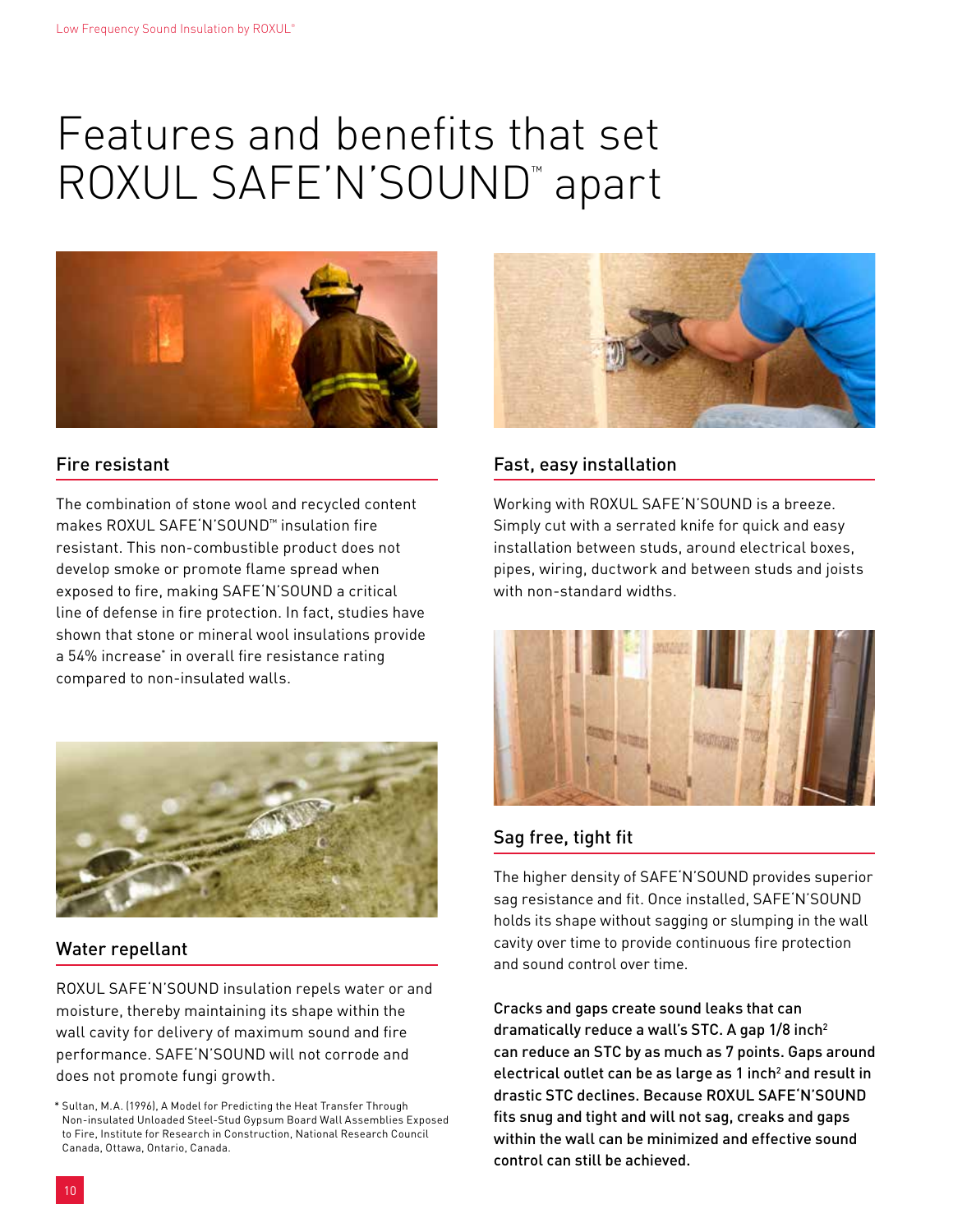# Compliance & performance specs

#### Compliance and Performance

| Type 1, Complies                            | Mineral Fiber Thermal Insulation for Buildings | CAN/ULC-S702-09          |
|---------------------------------------------|------------------------------------------------|--------------------------|
| Type 1, Complies                            | Mineral Fiber Blanket Thermal Insulation       | <b>ASTM C 665</b>        |
| Non-Combustible                             | Determination of Non-Combustibility            | CAN4-S114                |
| Non-Combustible                             | Determination of Non-Combustibility            | <b>ASTM E 136</b>        |
| Flame Spread = $0$<br>Smoke Developed = $0$ | <b>Surface Burning Characteristics</b>         | CAN/ULC S102             |
| Flame Spread = $0$<br>Smoke Developed = $0$ | Surface Burning Characteristics                | <b>ASTM E 84(UL 723)</b> |
| 0.09%                                       | Smoulder Resistance                            | CAN/ULC S102             |

#### System Description

| <b>Sound Transmission Class (STC)</b><br><b>System Description</b>                   | <b>Fire Resistance</b> |
|--------------------------------------------------------------------------------------|------------------------|
| 5/8" gypsum boards<br>3-5/8" steel studs spaced<br>24" centers<br>ROXUL SAFE'N'SOUND | 52<br>  Hour           |

Above results are based upon testing using Type X gypsum board. For additional designs, please contact ROXUL Technical Services.

#### Acoustical Performance

| ASTM C423<br>CO-EFFICIENTS AT FREQUENCIES |                  |        |        |        |         |         |         |            |
|-------------------------------------------|------------------|--------|--------|--------|---------|---------|---------|------------|
| <b>System Description</b>                 | <b>Thickness</b> | 125 Hz | 250 Hz | 500 Hz | 1000 Hz | 2000 Hz | 4000 Hz | <b>NRC</b> |
| ROXUL SAFE'N'SOUND                        |                  | 0.52   | 0.96   | 1 1 8  | 1.07    | 1.05    | 1.05    | l.O5       |

#### **Dimensions**

| <b>Steel Stud</b>                | <b>Wood Stud</b>                 |
|----------------------------------|----------------------------------|
| $3'' \times 16.25'' \times 48''$ | $3'' \times 15.25'' \times 47''$ |
| 76 mm x 413 mm x 1219 mm         | 76 mm x 387 mm x 1194 mm         |
| With flexible edges              | With flexible edges              |
| $3'' \times 2425'' \times 48''$  | $3'' \times 23'' \times 47''$    |
| 76 mm x 616 mm x 1219 mm         | 76 mm x 584 mm x 1194 mm         |
| With flexible edges              | With flexible edges              |

#### **Density**

 $2.5 \text{ lbs/ft}^3$  40 kg/m<sup>3</sup>